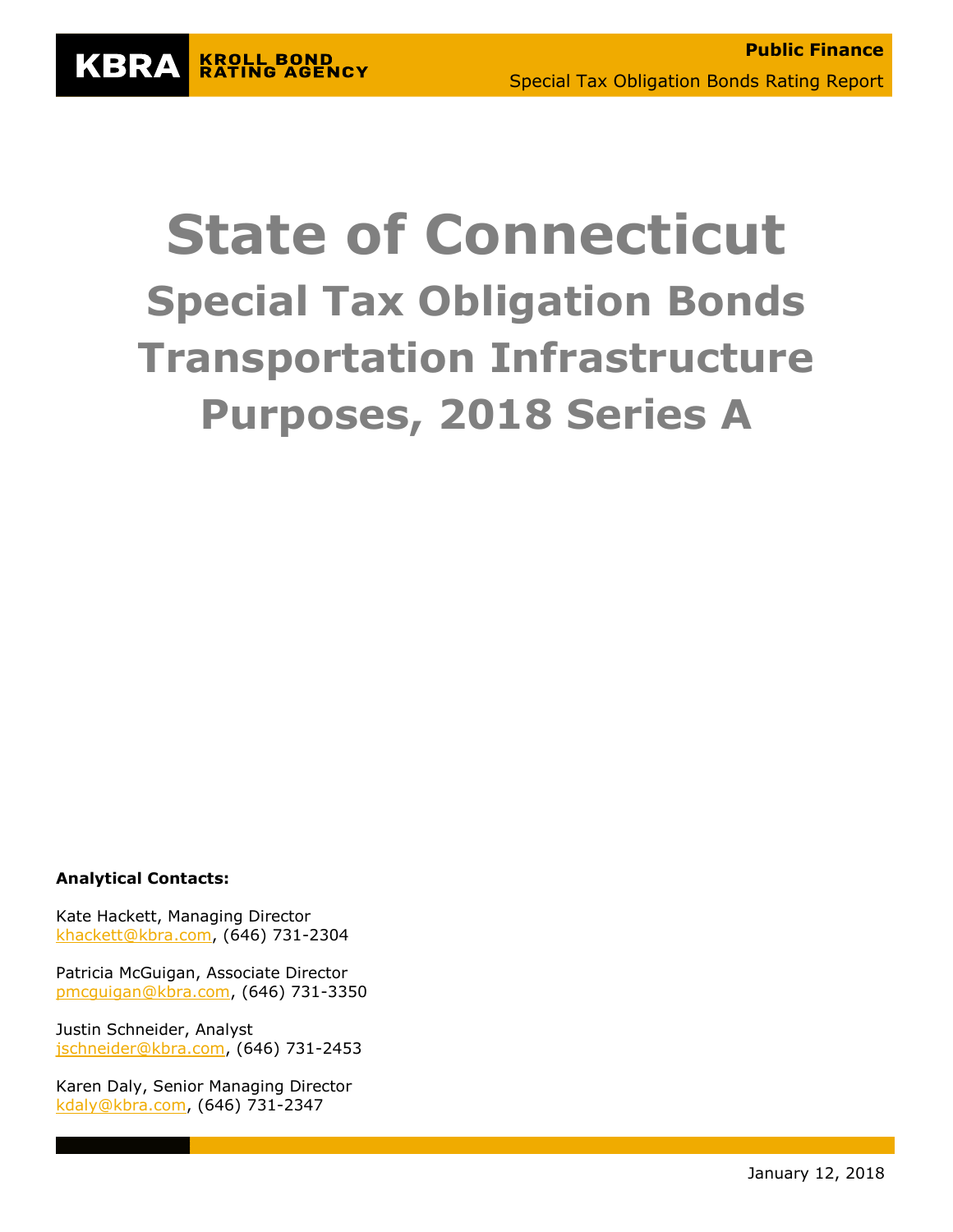

## **Table of Contents**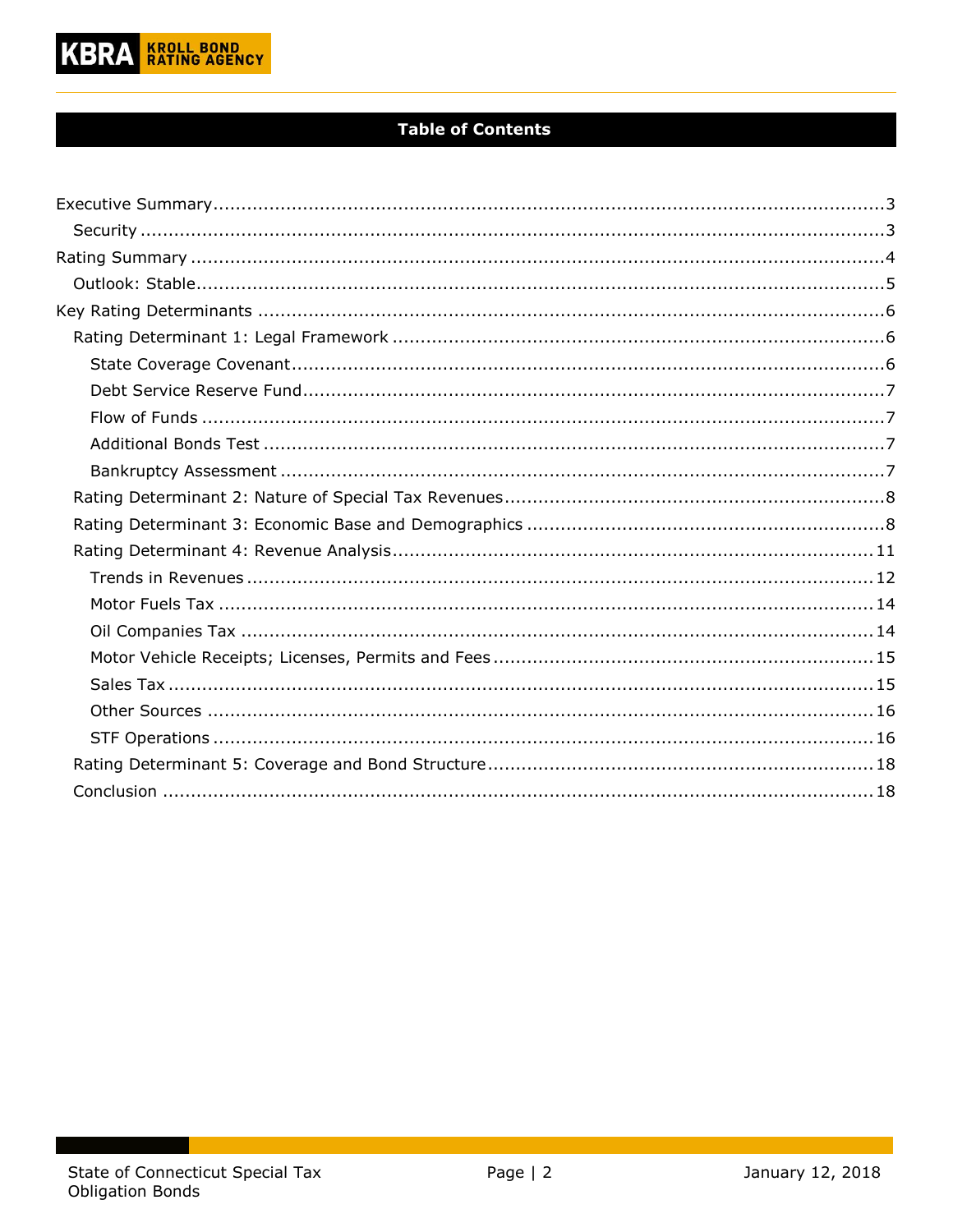# <span id="page-2-0"></span>**Executive Summary**

Kroll Bond Rating Agency (KBRA) has taken the following action relating to the State of Connecticut's Special Tax Obligation Bonds.

| Ratings<br><b>Issuer: State of Connecticut</b>                                         |        |                |               |  |  |  |
|----------------------------------------------------------------------------------------|--------|----------------|---------------|--|--|--|
| Series/Bond                                                                            | Rating | <b>Outlook</b> | <b>Action</b> |  |  |  |
| Special Tax Obligation Bonds, Transportation<br>Infrastructure Purposes, 2018 Series A | $AA+$  | Stable         | Assigned      |  |  |  |
| Special Tax Obligation Bonds, Transportation<br>Infrastructure Purposes                | $AA+$  | Stable         | Assigned      |  |  |  |
| Second Lien Special Tax Obligation Bonds,<br>Transportation Infrastructure Purposes    | $AA+$  | Stable         | Assigned      |  |  |  |

KBRA's long-term rating assessment is based on its review of the four KBRA rating determinants included in KBRA's 's **[U.S. Special Tax Revenue Bond](http://www.krollbondratings.com/show_report/74) Rating Methodology** KBRA has assigned the following Rating Determinant ratings:

- Legal Framework: AAA
- Nature of Special Tax Revenues: AAA
- Economic Base and Demographics: AA-
- Revenue Analysis: A+
- Coverage and Bond Structure: AA+

## <span id="page-2-1"></span>**Security**

The Senior Bonds are secured by a first lien on Pledged Revenues deposited into the State's Special Transportation Fund (STF). The Second Lien Bonds are secured by Pledged Revenues on a subordinate basis to the Senior Bonds. Pursuant to Public Act 84-254 of 1984 (Act), both Senior and Second Lien Bonds are payable prior to use of pledged revenues for operations of the STF. Pursuant to the Act, all amounts necessary to pay debt service on both Senior and Second Lien Bonds are deemed appropriated from pledged revenues and no further approval of the General Assembly is required. Both the Senior and Second Lien Bonds are also secured by debt service reserve funds funded to combined maximum annual debt service.

Pledged revenues consist of taxes, fees and charges and other receipts credited to the STF. These revenues include motor fuel taxes, oil company taxes, a portion of the State's general retail sales taxes, motor vehicles receipts, motor vehicle related licenses, permits and fees, sales taxes imposed on casual sales of motor vehicles, certain federal transportation related revenues (including federal subsidy payments relating to Build America Bonds (BABs) and interest income. The pledged revenues become subject to lien for payment of debt service when received by the State.

## **Use of Proceeds**

Proceeds of the 2018 Series A Bonds will be used to fund various costs of the State's transportation infrastructure program.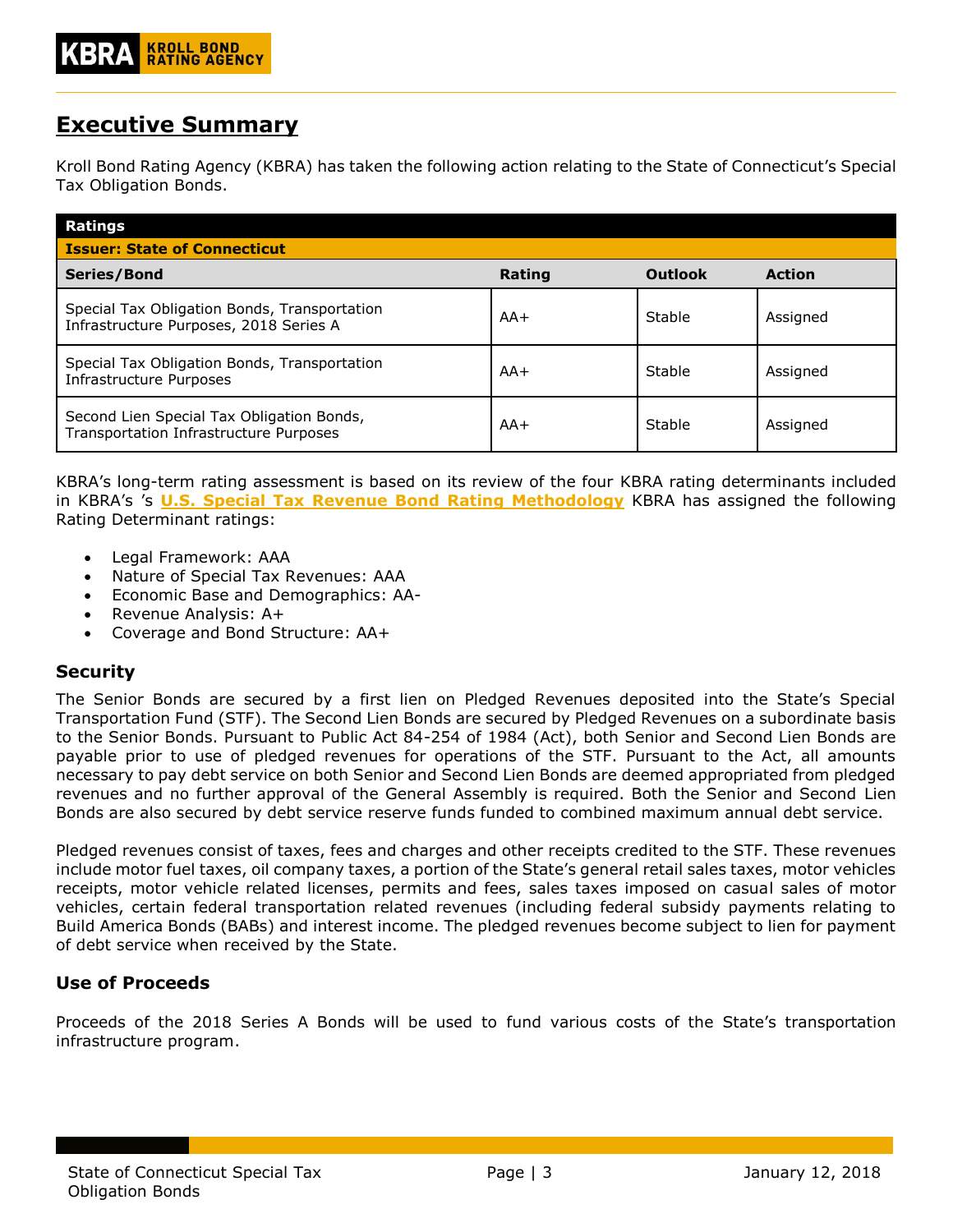## **Key Rating Strengths**

- FY 2017 pledged revenues provide MADS coverage after this issuance of 2.4x. Based on projected revenues and planned future debt issuance through 2022, debt service coverage is at least 2.3x.
- State covenant to maintain 2x coverage of debt service from pledged revenues.
- After payment of debt service, pledged revenues are used to fund the operating costs of the State's transportation system, including State Department of Transportation (DOT) and State Department of Motor Vehicles (DMV) operations.
- Strong additional bonds test requiring 2x MADS coverage by historical revenues.
- Fully funded debt service reserve funds.

## **Key Rating Concerns**

- Substantial increase in Special Tax Obligation debt as State plans to issue \$3.7 billion over the next five years.
- Pledged revenues are sensitive to economic fluctuations including changes in oil prices.
- State delayed or reduced sales tax portion of pledged revenues in FY 2016 and FY 2017 due to State budget stress, raising possibility of further reductions in the future.
- State is under pressure to increase funding for the Special Transportation Fund to support transportation operations and current capital program.

# <span id="page-3-0"></span>**Rating Summary**

KBRA's rating is based on strong coverage of maximum annual debt service (MADS) from historical revenues, the State's coverage covenant to maintain 2x coverage of debt service from pledged revenues and a legal framework that provides strong bondholder protection in the form of a fully funded debt service reserve fund and a strong 2x additional bonds test.

KBRA views debt service coverage as very strong with FY 2017 pledged revenues providing MADS coverage after this issuance of 2.4x. Based on projected revenues and planned future debt issuance through 2022, coverage continues to be at least 2.3x. The State plans to continue to increase Special Tax Obligation (STO) bond issuance significantly to fund the State's Let's Go CT! transportation initiative and other needs and projects issuance of approximately \$3.7 billion over the next five years. It is KBRA's view that debt service coverage will continue to be strong because pledged revenues, after payment of STO Bond debt service, is needed to fund the operating costs of the State's transportation system, including the State Department of Transportation (DOT) and the State Department of Motor Vehicles (DMV) operations.

KBRA views the pledged revenues as providing a strong source of security for the Bonds. While revenues mostly relate to transportation, sources include a broad diversity of taxes and fees. The largest sources of pledged revenues include the motor fuels tax, the oil companies tax and the motor vehicles receipts, which together represent 69% of pledged revenues. Of these sources, the motor fuels taxes and the motor vehicles receipts have generally shown slow but consistent growth. The oil companies tax declined 36% between 2014 and 2017 due to the extended decline of oil prices. Overall, pledged revenues have increased at an average annual rate of 2.5% from 2013 to 2017. Generally, the rate of growth of pledged revenues has been impacted by increasing use of more fuel-efficient cars, lower fuel prices and the relatively slow growth in the State's economy since 2008.

As part of the ongoing State transportation infrastructure initiative, beginning in FY 2016, a specific portion of the state's general retail sales tax revenue (.5% of total sales tax collections as of FY 2018) was allocated for deposit into the STF as a pledged revenue source. In 2017, as part of the FY 2018-FY 2019 biennium budget legislation, an additional allocation of sales tax revenues generated by dealer car sales was approved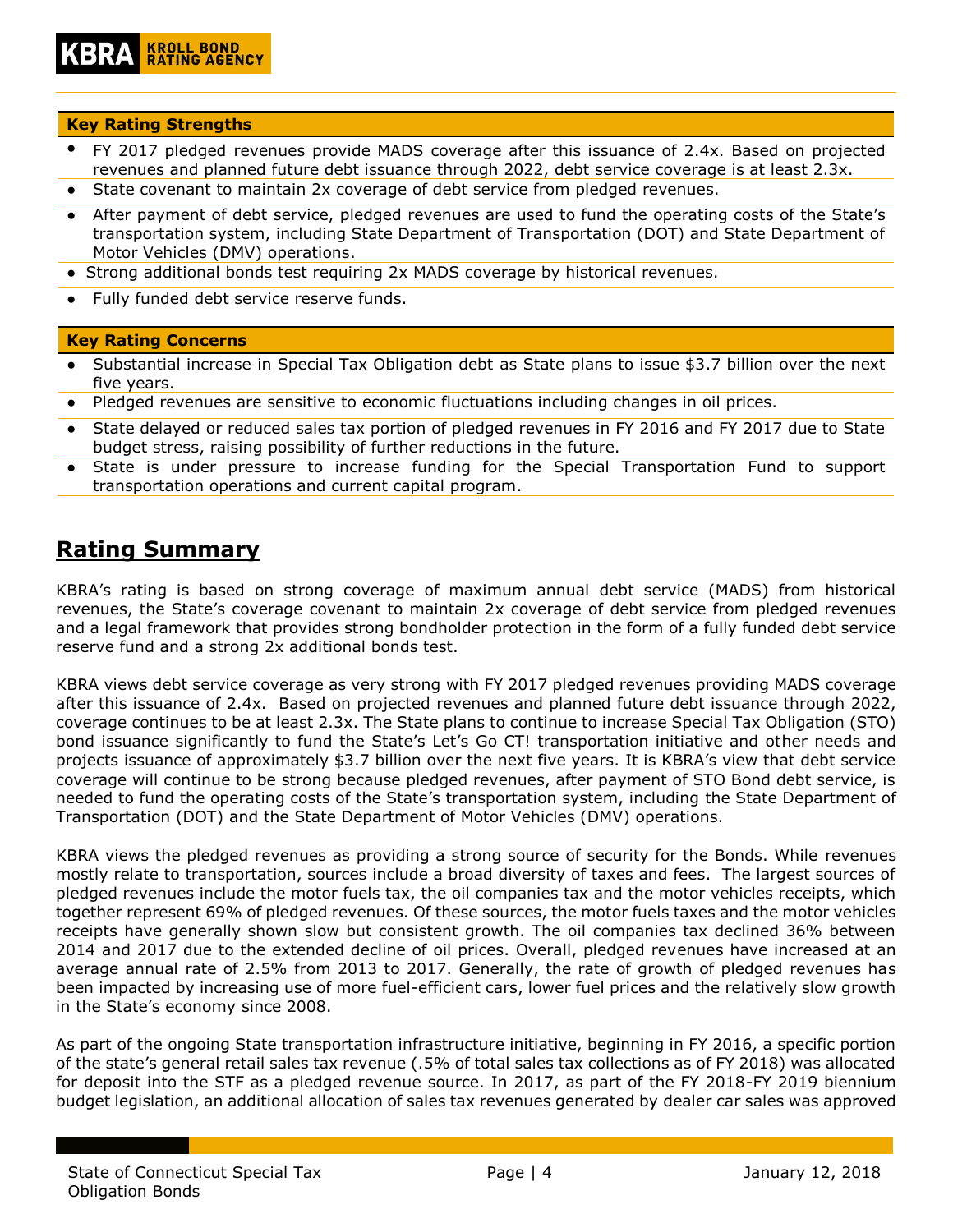with a five-year phase in starting in 2021. In FY 2016 and FY 2017, State General Fund budget stress led to delays in and reduction of allocated State retail sales tax revenues to the STF. The ongoing budget stress in the State's financial operations raises the possibility that sales tax allocations could be reduced in the future. Actions taken in FY 2016 and FY 2017 did not cause the State to breach the State's debt service coverage covenant. KBRA recognizes the passive nature of the pledged revenues and the potential for volatility in certain pledged revenues; however, in KBRA's view, these risks are mitigated by the State's coverage covenant to maintain 2x debt service coverage from pledged revenues in every fiscal year.

KBRA views the legal and statutory framework underlying the issuance of the State's Special Tax Obligations as providing strong bondholder protection. As of January 1, 2018, the State had \$4.80 billion of Special Tax Obligation Bonds outstanding. This includes \$4.62 billion of Senior Bonds and \$186.5 million of Second Lien Bonds. Under the Senior Indenture and Second Lien Indenture, the State covenants to provide pledged revenues in each fiscal year in an amount equal to at least 2x the aggregate debt service on all Bonds. KBRA considers the existence of the State covenant as very positive and views the required 2x coverage level as strong. Pursuant to authorizing legislation and both the Senior and Second Lien Indentures, and subject to the State's 2x coverage covenant, the State may limit reduce or substitute pledged revenues only if projected revenues meet or exceed the projected expenses of the STF for the ensuing fiscal year based on the State's budget. Under the Senior and Second Lien Indenture, additional Bonds may be issued if historical pledged revenues deposited into the STF is equal to 2x combined principal and interest requirements on outstanding and proposed Senior and Second Lien Bonds for the current and each succeeding fiscal year (which includes MADS), which KBRA views as a conservative test. Under the Second Lien Indenture, the additional bonds test requires same 2x coverage requirement based on combined Senior and Second Lien debt service. Given that the Second Lien Indenture includes the same State coverage covenants as the Senior Indenture, the additional bonds test requires coverage of combined Senior and Second Lien debt service and there is a relatively small amount of Second Lien debt outstanding, KBRA assigns the same rating to the Senior and Second Lien Bonds. The outstanding Second Lien Bonds mature in 2022.

## <span id="page-4-0"></span>**Outlook: Stable**

The **Stable** Outlook reflects KBRA's expectation that annual debt service coverage on Senior and Second Lien Bonds will continue to be at least 2x, based on the State's coverage covenant and the utilization of pledged revenues after debt service to fund the operating costs of the State's transportation program. The **Stable** Outlook also reflects the security provided by the fully funded debt service reserve fund.

In KBRA's view, the following factors may contribute to a rating upgrade:

- Further reduction in volatility of pledged revenues.
- A sustained trend of significantly higher annual debt service coverage.

<span id="page-4-1"></span>In KBRA's view, the following factors may contribute to a rating downgrade:

- Failure of the State to maintain 2x annual debt service coverage under its coverage covenant.
- Increased volatility in pledged revenues.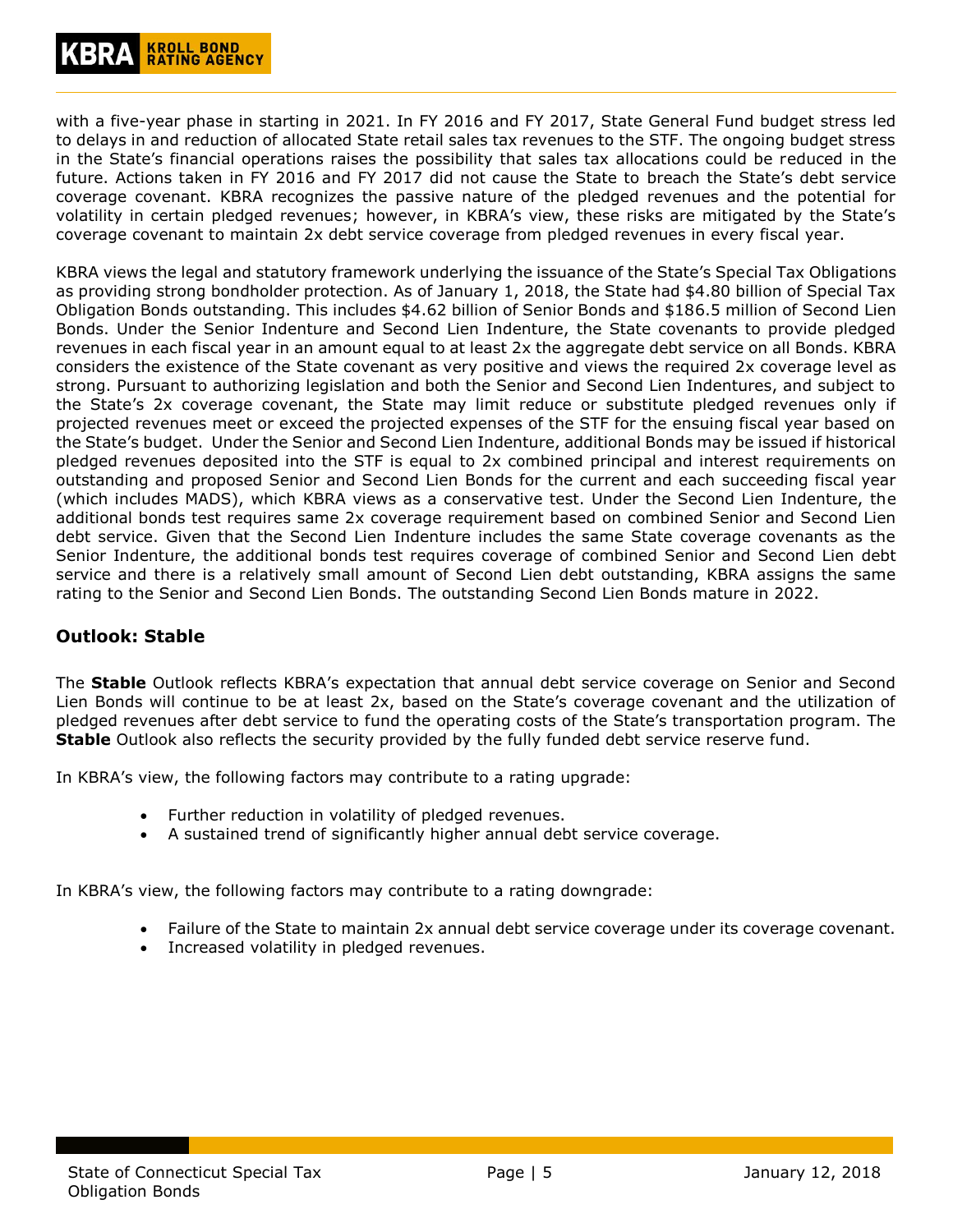# **Key Rating Determinants**

## <span id="page-5-0"></span>**Rating Determinant 1: Legal Framework**

KBRA views the legal and statutory framework underlying the issuance of the State's Special Tax Obligations as providing strong bondholder protection. As of January 1, 2018, the State had \$4.80 billion of Special Tax Obligation Bonds outstanding. This includes \$4.62 billion of Senior Bonds and \$186 million of Second Lien Bonds. All outstanding Bonds are fixed rate with no derivative exposure. The State established the Second Lien Bond Indenture to enable issuance of variable rate demand bonds but have since refunded the variable rate obligations with fixed rate debt. The State has stated that it currently has no plans to issue variable rate STO Bonds.

In 2015, the General Assembly passed legislation that established the STF as a perpetual fund and stated that, once funds are deposited in the STF, these funds can only be used for transportation purposes. In the State's Transportation Finance Panel's final report, published in January 2016, it was recommended that a constitutional amendment providing protection for funds in the STF be enacted. In the report, it is stated that this action would assist in securing the public support needed to proceed with the Governor's major transportation initiative, Let's Go CT!

Under State law, the Connecticut Constitution can be amended with legislative approval (three-quarters vote), and then voter approval in a general election. If such a joint resolution fails to win a three-quarters vote in each house but obtains a majority, it must receive a majority in each house during the next legislative session before being submitted to the voters. An amendment that wins a majority in the voter referendum is enacted. The full legislature approved the proposed constitutional amendment in December 2015, but did not generate the super majority needed to place the issue on the ballot at that point. In June 2017 the measure achieved approval needed to go to the voters; and the constitutional amendment will be put to the voters on the November 2018 ballot.

Under State statutes, consensus revenue estimates for the State's General Fund and Special Transportation Fund, covering the current biennium and the next three fiscal years, are developed by Office of Policy and Management (OPM) and the Office of Fiscal Analysis (OFA) in November, January and April of the fiscal year**.**  Also by statute, OPM is required to provide the State Comptroller with a letter with monthly updates to revenue and expenditure projections for the General Fund and the Special Transportation Fund in the current fiscal year, along with projections for end of fiscal year surplus or deficits. In addition, on the first of the month, the State Comptroller prepares a monthly letter on financial performance, which is based on OPM's letter.

## <span id="page-5-1"></span>**State Coverage Covenant**

Under the Senior Indenture, the State covenants to provide pledged revenues in each fiscal year, computed as of the end of the fiscal year, in an amount equal to at least 2x the aggregate debt service on all Senior Bonds. KBRA considers the existence of the State covenant as positive and views the required 2x coverage level as strong. In the event that debt service coverage does not meet the 2x requirement, the State must pass legislation within a year to satisfy this coverage requirement.

Pursuant to the Act and the Senior Indenture, the State may limit modify, reduce or substitute pledged revenues if, for the ensuing fiscal year based on the State's budget, the 2x debt service coverage requirement is met, and the projected revenues meet or exceed the projected expenses of the STF, including any accumulated deficit and all debt service.

The Second Lien Indenture includes the covenants discussed above with the required debt service coverage level under the State's covenant to maintain coverage based on combined Senior and Second Lien debt service.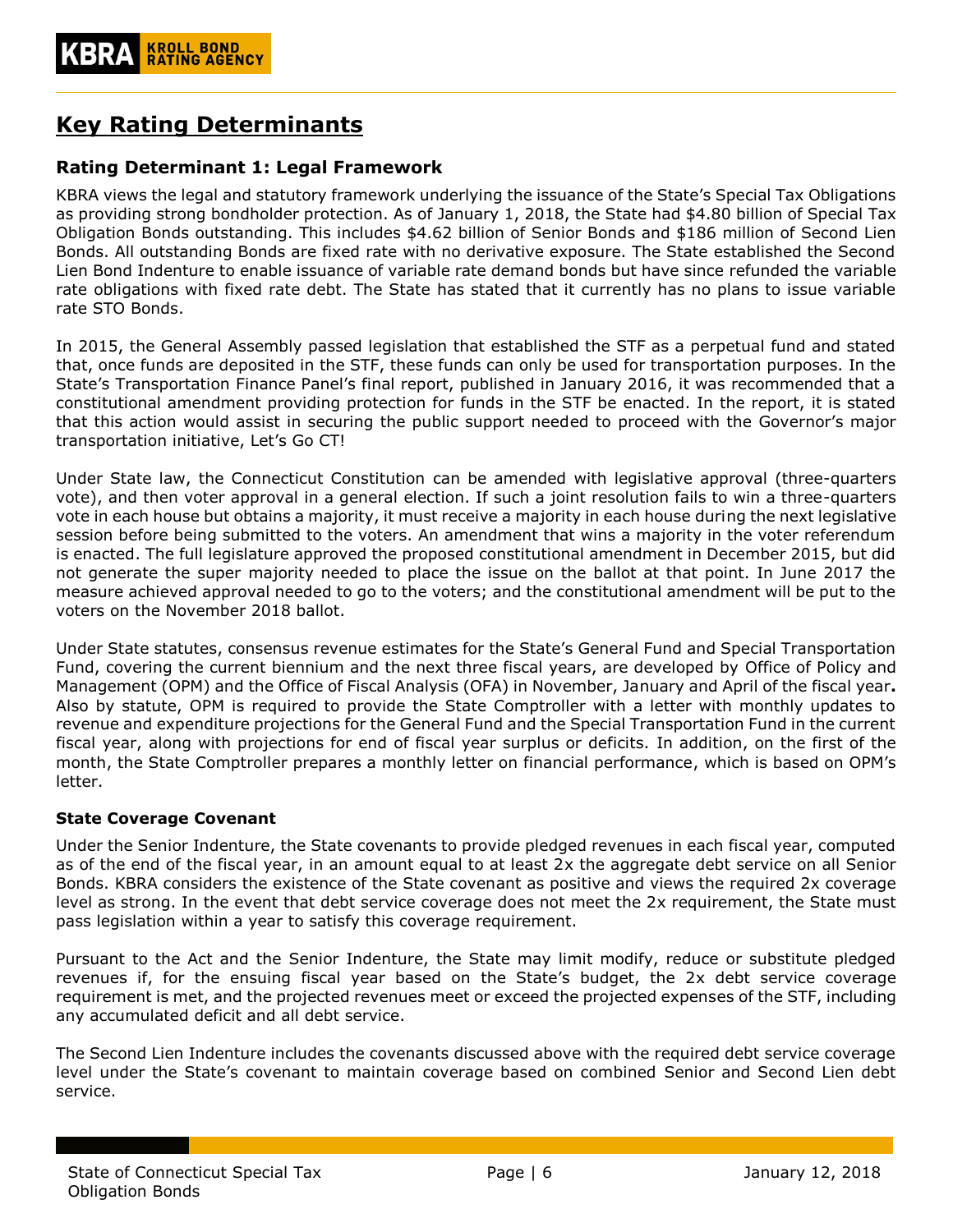#### <span id="page-6-0"></span>**Debt Service Reserve Fund**

Both the Senior and Second Lien Bonds are secured by debt service reserve funds cash funded in an amount equal to combined MADS. Under both the Senior and Second Lien Indenture, upon issuance of additional bonds, the debt service reserve funds must be funded to combined MADS.

#### <span id="page-6-1"></span>**Flow of Funds**

All pledged revenues collected by the State are identified and credited to the STF held by the State on a daily, monthly or quarterly basis, depending on the source. The State covenants, if necessary, to implement procedures for segregation of pledged revenues from other cash receipts of the State. Pledged revenues will be transferred monthly, as follows:

First, to the debt service accounts in an amount equal to 1/12th of the principal and interest requirement on the Senior Bonds and Senior Notes in the next year. There are currently no Senior Notes outstanding and the State has covenanted not to issue Senior Notes while the Second Lien Bonds are outstanding. Bond Anticipation Notes may be issued as Senior Notes.

Second, to the debt service reserve account under the Senior Indenture to maintain the fund requirement of maximum annual debt service.

Third, to the debt service accounts under the Second Lien Indenture in an amount equal to the principal and interest requirement on the Second Lien bonds in the next year. The State may also issue Second Lien Notes.

Fourth, to the debt service reserve account under the Second Lien Indenture to maintain the fund requirement of combined maximum annual debt service reflecting both the Senior and Second Lien Bonds.

Fifth, after all deposits have been made under the Senior and Second Lien indenture, pledged revenues are used, subject to annual appropriation by the General Assembly, for payment of debt service on State general obligation bonds issued for transportation purposes and to the payment of State budget appropriations for the State Department of Transportation and the DMV. No funds may be used for the general purposes of the State.

## <span id="page-6-2"></span>**Additional Bonds Test**

Additional Bonds may be issued under the Senior Lien Indenture if pledged revenues paid into the STF for any period of 12 consecutive months out of the last 18 months, adjusted for enacted changes in taxes and fees and certified in a certificate issued by the OPM is equal to 2x combined debt service requirements on outstanding and proposed Senior and Second Lien Bonds and interest requirements on Senior Notes for the current and each succeeding fiscal year, which KBRA views as a conservative test. Under the Second Lien Indenture, the additional bonds test requires the same revenue test on the combined Senior and Second Lien debt service for the current and each succeeding fiscal year.

#### <span id="page-6-3"></span>**Bankruptcy Assessment**

Under Chapter 9 of the U.S. Bankruptcy Code, state governments are not permitted to petition courts for protection from creditors, including holders of their general obligation debt.

Based on the foregoing, KBRA views the Legal Framework for the issuance of the State of Connecticut's Special Tax Obligation Bonds as being consistent with a AAA rating for this determinant.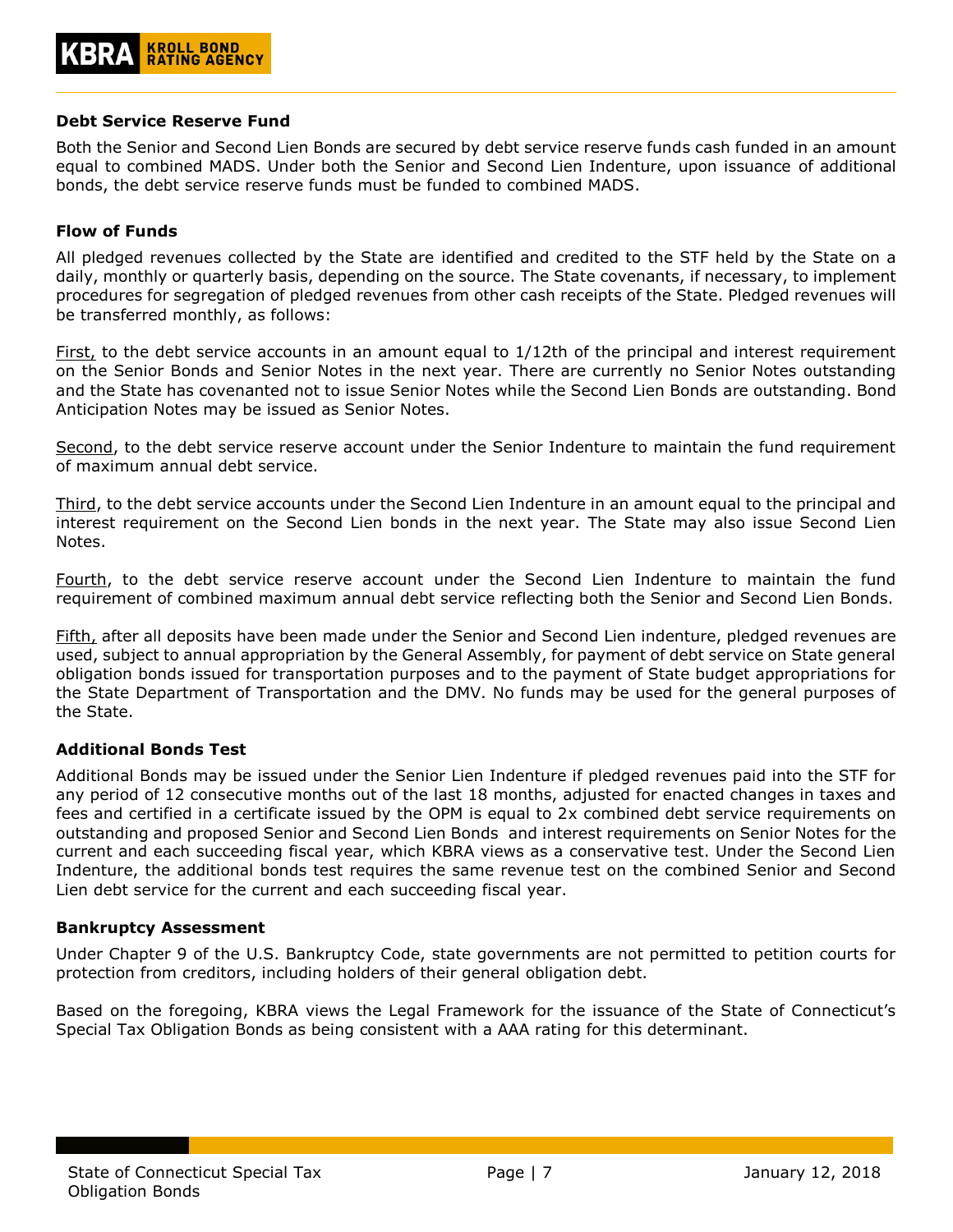## <span id="page-7-0"></span>**Rating Determinant 2: Nature of Special Tax Revenues**

KBRA views the pledged special taxes as providing a diverse, broad based source of payment for the bonds. The pledged revenues include a number of taxes and fees on transportation activity across the State: taxes on gasoline and diesel, a tax on gross receipts of oil companies and a diversity of fees and charges related to motor vehicles. In addition, pledged revenues include a portion of the State sales tax which is levied on a broad retail sales base. The pledged revenues are derived from activities and sales which KBRA views as essential goods and services.

Based on the forgoing, KBRA views the nature of the pledged revenue as being consistent with an AAA rating.

## <span id="page-7-1"></span>**Rating Determinant 3: Economic Base and Demographics**

In KBRA's view, the State economy continues to grow but at a slower pace than regional and national growth trends. From 2010 to 2016 the State's population has been flat, while the New England region and nation has grown by 1.9% and 4.5% respectively. Going forward, KBRA expects that Connecticut's population growth will continue to be slower than that for New England and the U.S.



*Source: Bureau of Economic Analysis*

Income levels, as measured by per capita personal income, have historically been the highest in the nation. Per capita personal income in 2016 was \$69,311, which was 113.1% and 140.7% of New England and U.S. levels, respectively. Over the last twenty years, the State's high per capita personal income figure has historically been driven, in part, by the relatively large proportion of residents who work in high paying jobs in the finance, insurance, real estate, and certain manufacturing (such as defense) sectors.

The State's per capita income is still the highest in the nation, but the rate of growth has slowed. Since 2010, Connecticut's per capita personal income has grown by 14.7% while the region and nation has seen higher growth rates of over 20%. This is reflective of losses of many financial sector jobs in the State which have decreased by 3.8% since 2010. Historically, declines in personal income growth have generally been steeper in Connecticut than the region and the U.S. during periods of economic decline.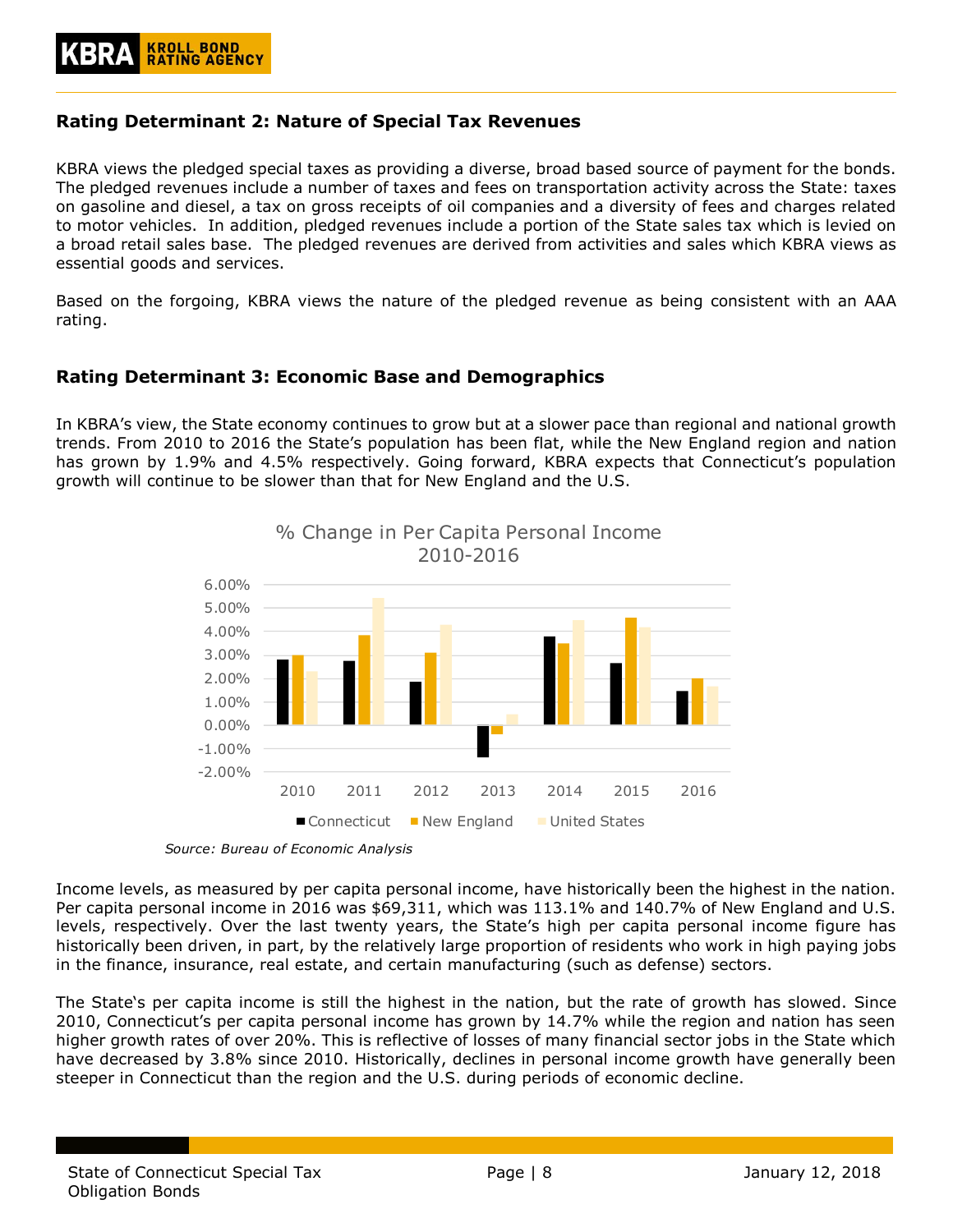

|                                 | <b>2016 Population</b>                       | Chg. from<br>2010 | 2016<br>Age<br><b>Dependency</b><br>Ratio $1,2$                      | Cha. from<br>2010 | 2016<br><b>Population w/</b><br><b>B.A. Degree or</b><br>Higher $2,4$ | Cha. from<br>2010 | 2016 Poverty<br>Level <sup>2</sup>           | Cha. from<br>2010 |
|---------------------------------|----------------------------------------------|-------------------|----------------------------------------------------------------------|-------------------|-----------------------------------------------------------------------|-------------------|----------------------------------------------|-------------------|
| Connecticut                     | 3,576,452                                    | 0.0%              | 59.8%                                                                | 1.0%              | 38.6%                                                                 | 3.1%              | 9.8%                                         | $-0.3%$           |
| New England                     | 14,735,525                                   | 1.9%              | 57.7%                                                                | 1.6%              | 39.1%                                                                 | 3.5%              | 10.4%                                        | $-0.8%$           |
| <b>United States</b>            | 323, 127, 515                                | 4.5%              | 61.3%                                                                | 2.5%              | 31.3%                                                                 | 3.1%              | 14.0%                                        | $-1.3%$           |
| Connecticut as % of New England | N/A                                          |                   | 103.6%                                                               |                   | 98.8%                                                                 |                   | 94.2%                                        |                   |
| Connecticut as % of U.S.        | N/A                                          |                   | 97.4%                                                                |                   | 123.3%                                                                |                   | 70.0%                                        |                   |
| Source: U.S. Census Bureau      |                                              |                   |                                                                      |                   |                                                                       |                   |                                              |                   |
|                                 | <b>2016 Personal Income</b><br>(\$ Billions) | Cha. from<br>2010 | <b>2016 Per</b><br><b>Capita</b><br><b>Personal</b><br><b>Income</b> | Cha. from<br>2010 | 2016<br><b>Real Gross</b><br><b>State Product</b><br>(\$Billions)     | Chg. from<br>2010 | 2016<br><b>Real GSP Per</b><br><b>Capita</b> | Chq. from<br>2010 |
| Connecticut                     | \$247.9                                      | 15.2%             | \$69,311                                                             | 14.7%             | \$227.6                                                               | $-2.1%$           | \$63,636                                     | $-2.9%$           |
| New England                     | \$903.3                                      | 24.1%             | \$61,299                                                             | 21.3%             | \$870.6                                                               | 6.0%              | \$59,079                                     | 3.1%              |
| United States                   | \$15,912.8                                   | 31.7%             | \$49,246                                                             | 25.1%             | \$16,385.2                                                            | 12.0%             | \$50,708                                     | 5.6%              |
| Connecticut as % of New England | N/A                                          |                   | 113.1%                                                               |                   | N/A                                                                   |                   | 107.7%                                       |                   |
| Connecticut as % of U.S.        | N/A                                          |                   | 140.7%                                                               |                   | N/A                                                                   |                   | 125.5%                                       |                   |

*Source: Bureau of Economic Analysis*

*<sup>1</sup>Age dependency ratio is the sum of the population under 18 yrs and over 65 yrs divided by persons age 18 to 64 yrs.*

*<sup>2</sup>Year over year change shown as nominal change in percentage points.*

*<sup>3</sup>New England is defined as Connecticut, Maine, Massachusetts, New Hampshire, Rhode Island, and Vermont* 

*4 Percent of the population aged 25 and over.*

Overall, Connecticut's real GSP has decreased by 2.1% since 2010 while the GSP of the region and nations grew during the same period. Since 2014, the State's real GSP has grown by approximately 2.0%.



*Source: Bureau of Economic Analysis*

The State continues to have a fairly diverse economic base. In 2017, eighteen "Fortune 500" companies were headquartered in Connecticut, including United Technologies Corporation ("UTC"), Cigna, Praxair, Priceline Group and Hartford Financial Service Group. KBRA notes that the defense industry, which comprises about one-quarter of the State's manufacturing employees, is an important component of the State's economy and has demonstrated renewed strength since 2002 we expect this trend to continue. Major defense companies include United Technologies Corporation and its Pratt and Whitney Aircraft Division, Sikorsky Aircraft (a division of Lockheed Martin), and General Dynamics Corporation's Electric Boat Division. In September 2016, Governor Malloy announced that Sikorsky Aircraft would remain headquartered in the State for at least another 16 years. General Electric moved its headquarters in 2016 to Boston after moving to Connecticut in the 1970s. Other companies that have historically been in the State such as the Hartford Financial Services Group have stated their continued commitment to the State.

Since 2010, the State has also generally lagged the New England region and the United States in growth in total employment and reduction of the unemployment rate. Between 2010 and 2016, total State employment grew 3.3%, as compared to 5.6% for the region and 10.7% for the US. Connecticut's employment gains reflect the continued slow growth of the State's economy.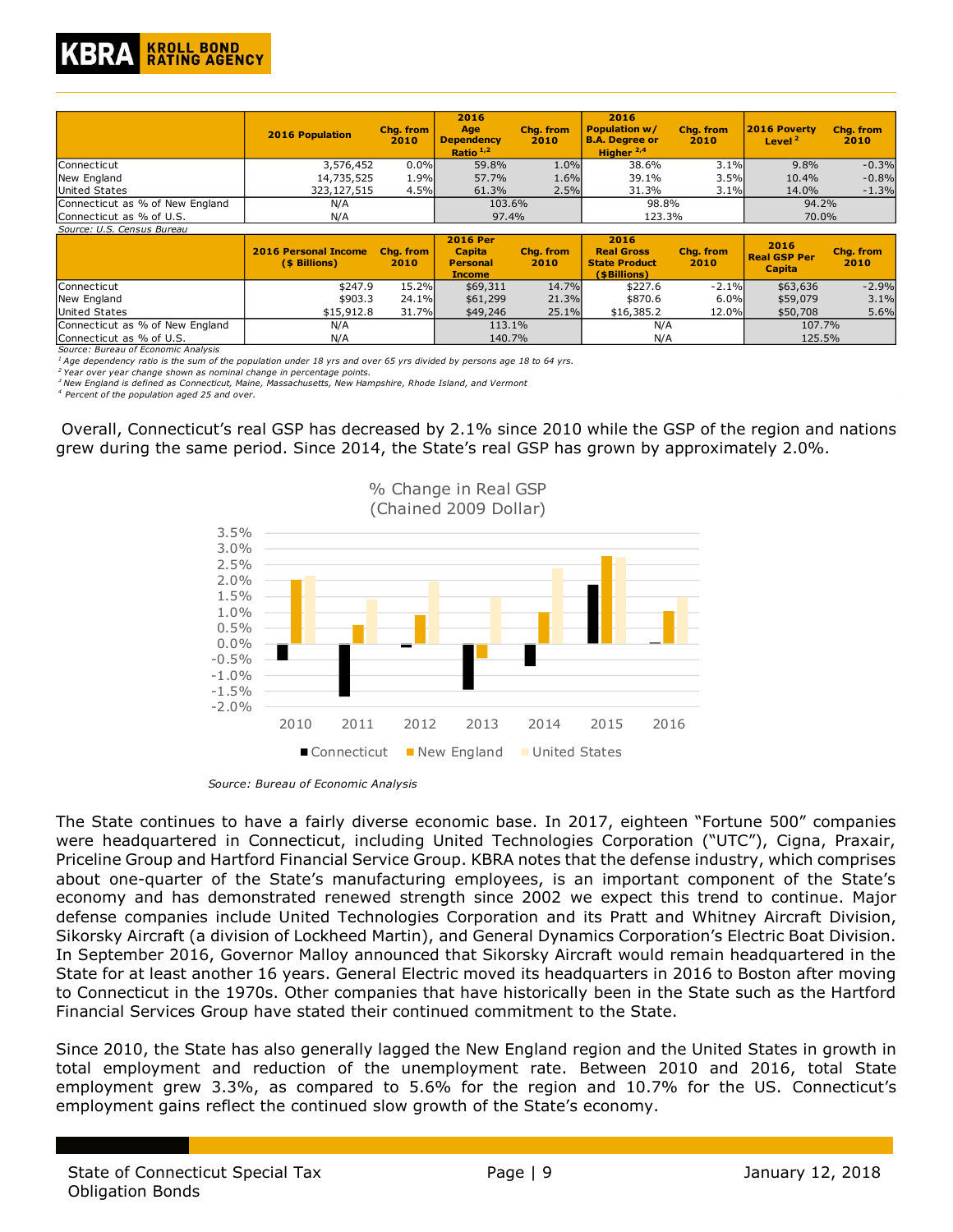

*\* Preliminary* 

Despite the continued decline of the State's average unemployment rate from a peak of 9.1% in 2010 to 5.1% in 2016, the unemployment rate in Connecticut is still above that of the region and U.S., which averaged 4.1% and 4.9% in 2016, respectively. As of November 2017, the State's unemployment rate is 4.3% compared to 3.5% for the New England region and 4.4% nationwide.

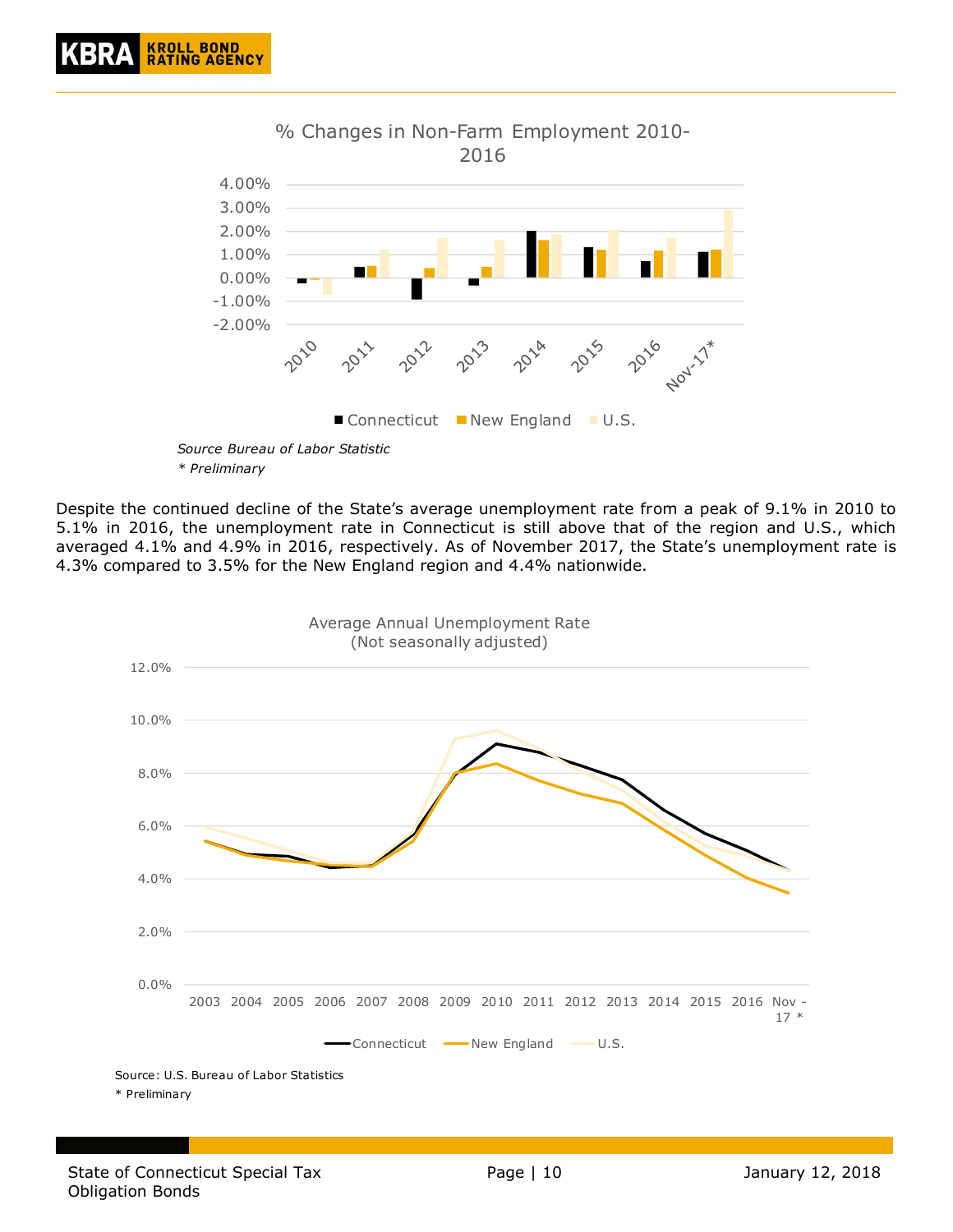The State's housing market began to recover in 2013, according to the Freddie Mac Home Price Index and, as of September 2017, represents 85.1% of its pre-recession peak.



*Source Freddie Mac Home Price Index*

Based on the foregoing, KBRA views the State of Connecticut's resource base as consistent with a AA- rating.

## <span id="page-10-0"></span>**Rating Determinant 4: Revenue Analysis**

While the majority of pledged revenues relate to transportation, sources include a broad diversity of taxes and fees. On an overall basis, historical pledged revenues have shown limited sensitivity to economic conditions, except for the oil companies tax which is sensitive to wholesale gasoline prices. The general retail sales tax, allocated to STF starting in FY 2016, is subject to the level of economic activity in the State and budget decisions by the General Assembly. In FY 2017, these two sources represented about 31% of revenues, although the share of sales tax dedicated to the STF is scheduled to increase.

Going forward, KBRA views the potential for economic sensitivity and volatility to increase, given the addition of sales tax revenues from dealer car sales to pledged revenues. In FY 2017, pledged revenues underperformed budget by almost 4.8%, largely due to underperformance of the oil companies tax. While KBRA recognizes the passive nature of the pledged revenues and the potential for volatility in certain pledged revenues, these risks are mitigated, in KBRA's view, by the State's coverage covenant to maintain 2x debt service coverage from pledged revenues in every fiscal year, which KBRA views as very positive.

Fuel related taxes account for approximately 52% of FY 2017 revenues, which includes the motor **fuel tax** (a per gallon gasoline tax and a diesel tax with a fuel-price dependent component) and the **oil companies tax**, which is highly sensitive to oil prices. Previously a portion of the oil companies tax supported the General Fund, but as of FY 2016, it is fully dedicated to the STF, thus increasing the oil price sensitivity of pledged revenues. The next largest pledged revenue source is motor vehicle receipts (largely registration fees), followed by sales taxes. In 2016 the State dedicated a portion of the general retail sales tax to the STF and, beginning in 2021, an additional allocation of sales tax revenues will be dedicated to the STF. The revenue allocation changes are part of the State's effort to increase funding for the STF.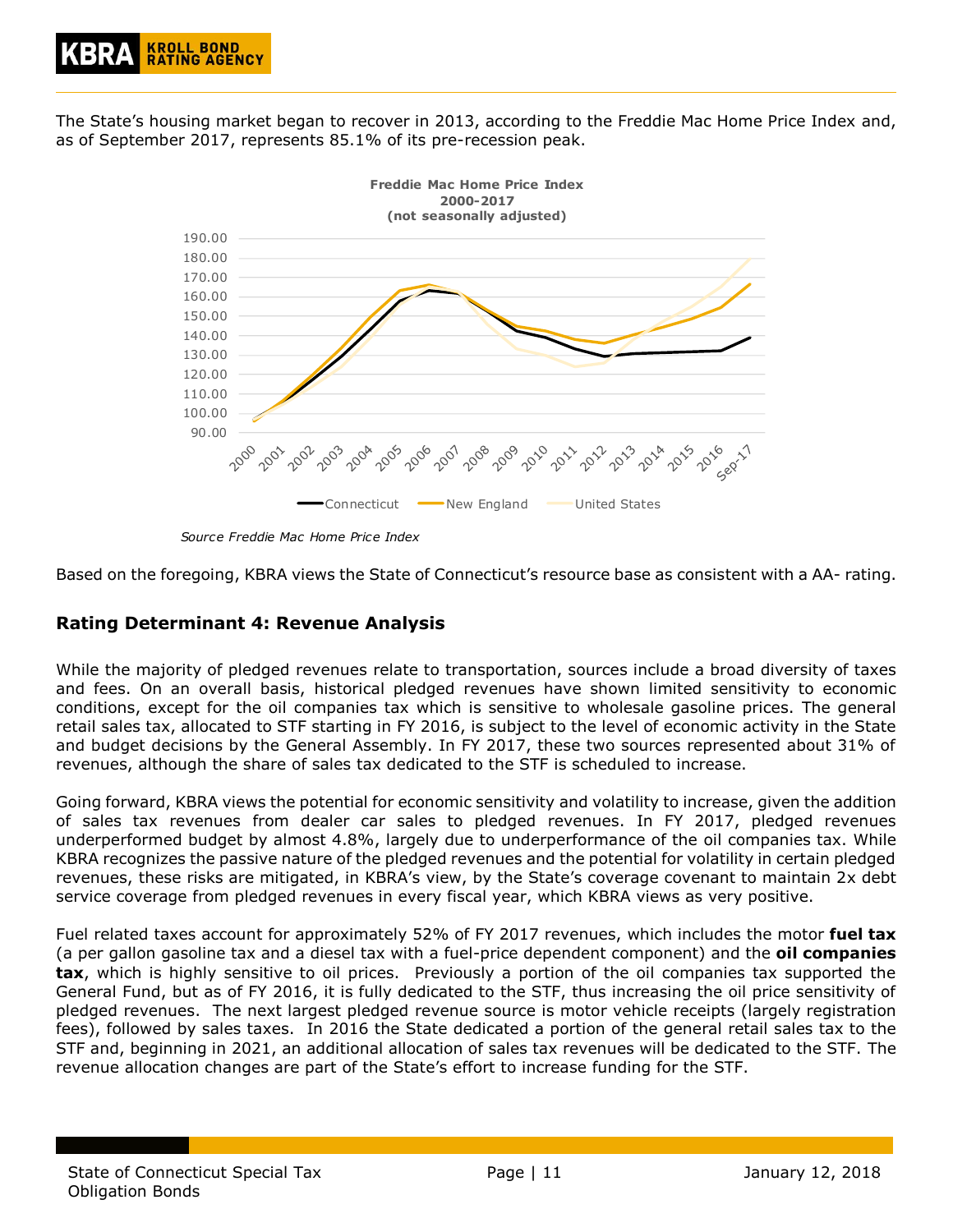

CT ranks at the high end for fuel tax rates among northeast states. Nationwide, CT ranks 10th highest for gasoline taxes according to a November 2017 report by the American Petroleum Institute.



Source: State of CT

## <span id="page-11-0"></span>**Trends in Revenues**

Total pledged revenues have generally shown slow to moderate growth over the past decade. From FY 2007 to FY 2017, the average annual growth rate for all pledged revenues was 2.5%. Prior to 2015, there were sizable interfund transfers made between the General Fund and the STF, however, the State took action in 2015 to make the STF a standalone fund and segregate its operations from the General Fund. The State does not expect to make General Fund transfers going forward. Starting with FY 2016, the STF received all of the oil companies tax and also beginning in FY 2016, a portion of the sales tax is dedicated to the STF.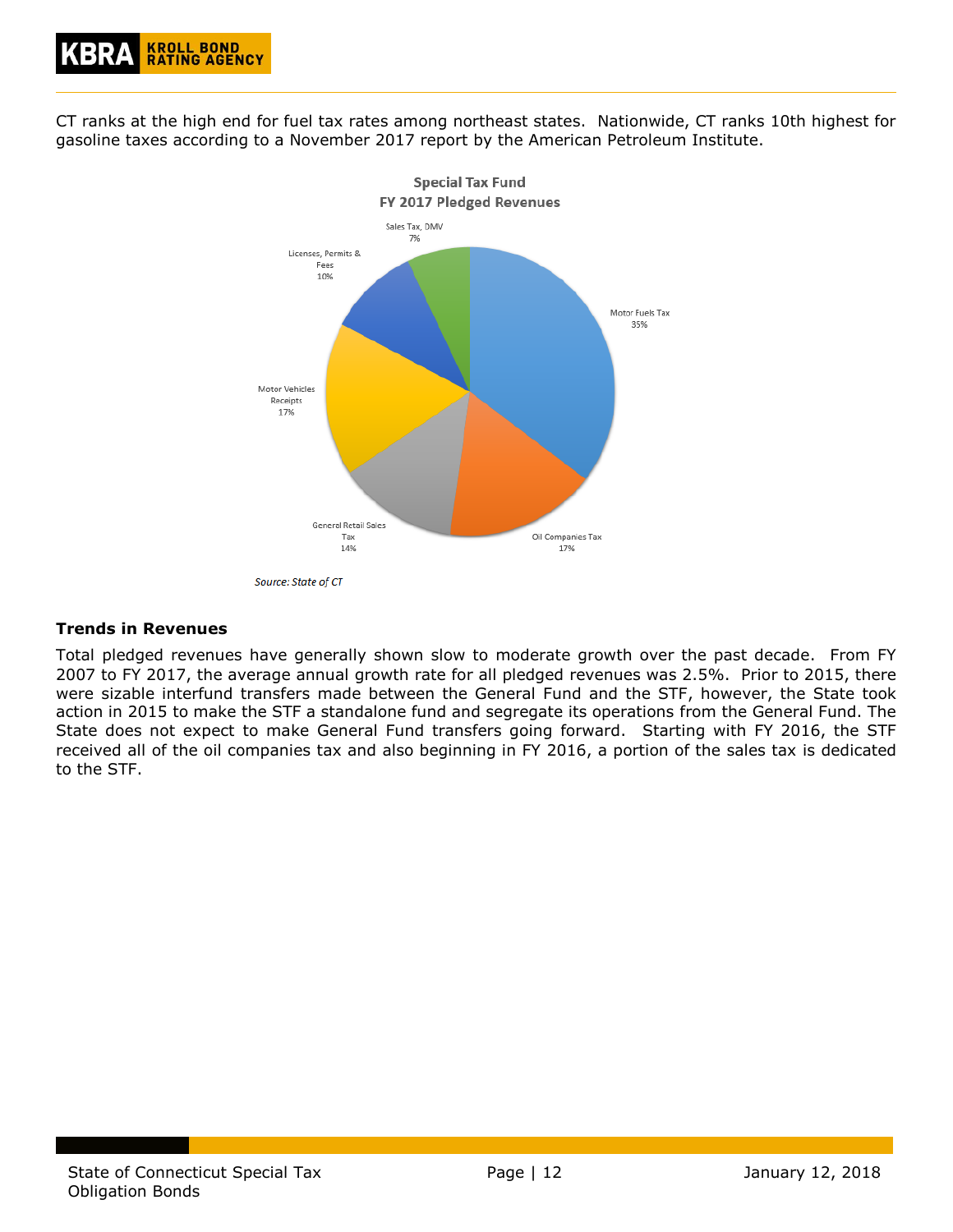

## **Special Transportation Fund Revenues**

#### \*Projected

**Source: Official Statements** 

|                                            |          |          |         |          | Special Transportation Fund<br>Actual and Projected Revenues<br>Budgetary Basis Revenues, \$ in millions |         |         |         |         |         |         |
|--------------------------------------------|----------|----------|---------|----------|----------------------------------------------------------------------------------------------------------|---------|---------|---------|---------|---------|---------|
|                                            |          | 2013     | 2014    | 2015     | 2016                                                                                                     | 2017    | 2018*   | 2019*   | 2020*   | $2021*$ | 2022*   |
| Motor Fuels Tax                            |          | 501.3    | 508.1   | 516.6    | 518.2                                                                                                    | 498.5   | 501.4   | 502.3   | 502.8   | 500.3   | 497.8   |
|                                            | % change | 1.7%     | 1.4%    | 1.7%     | 0.3%                                                                                                     | $-3.8%$ | 0.6%    | 0.2%    | $0.1\%$ | $-0.5%$ | $-0.5%$ |
| Oil Companies Tax $^1$                     |          | 199.4    | 380.7   | 337.9    | 250                                                                                                      | 238.4   | 256.7   | 279.8   | 306.9   | 337.7   | 359.2   |
|                                            | % change | $-12.1%$ | 90.9%   | $-11.2%$ | $-26.0%$                                                                                                 | $-4.6%$ | 7.7%    | $9.0\%$ | 9.7%    | 10.0%   | 6.4%    |
| Sales Tax <sup>2</sup>                     |          |          |         |          | 109                                                                                                      | 188.4   | 323.4   | 331     | 339.2   | 413.7   | 501     |
|                                            | % change |          |         |          |                                                                                                          | 72.8%   | 71.7%   | 2.4%    | 2.5%    | 22.0%   | 21.1%   |
| Motor Vehicles Receipts                    |          | 234.5    | 236.1   | 249.5    | 251.5                                                                                                    | 242.9   | 244.9   | 246.8   | 248.3   | 250     | 251.7   |
|                                            | % change | $-0.4%$  | 0.7%    | 5.7%     | 0.8%                                                                                                     | $-3.4%$ | 0.8%    | 0.8%    | 0.6%    | 0.7%    | 0.7%    |
| Licenses, Permits & Fees                   |          | 137.3    | 138.4   | 145.4    | 143.9                                                                                                    | 144     | 144     | 145.2   | 145.8   | 146.4   | 146.9   |
|                                            | % change | 1.0%     | 0.8%    | 5.1%     | $-1.0%$                                                                                                  | 0.1%    | 0.0%    | 0.8%    | 0.4%    | 0.4%    | 0.3%    |
| Sales Tax - DMV                            |          | 79       | 82.2    | 83.9     | 87.2                                                                                                     | 85      | 86      | 86.8    | 87.6    | 88.5    | 89.4    |
| Federal Payments                           |          | 12.4     | 12.1    | 12.1     | 12.2                                                                                                     | 12.2    | 12.1    | 12.1    | 12.1    | 11.8    | 11      |
| Interest Income                            |          | 4.1      | 6.8     | 6.9      | 8.2                                                                                                      | 9       | 9.5     | 10.4    | 11.2    | 12.1    | 13      |
| Transfers                                  |          | 88.7     | $-83$   | 34.7     | $-6.5$                                                                                                   | $-6.5$  | $-5.5$  | $-5.5$  | $-5.5$  | $-5.5$  | $-5.5$  |
| To Transportation Strategy Board           |          | $-15$    | $-15$   | $-15$    |                                                                                                          |         |         |         |         |         |         |
| Total                                      |          | 1241.7   | 1266.4  | 1372.0   | 1373.7                                                                                                   | 1411.7  | 1572.5  | 1608.9  | 1648.4  | 1755.0  | 1864.5  |
| Refunds                                    |          | $-9.2$   | $-10.6$ | $-11.1$  | $-20.8$                                                                                                  | $-17.3$ | $-18.1$ | $-18.9$ | $-19.7$ | $-20.6$ | $-21.5$ |
| <b>Total Net Revenues</b>                  |          | 1232.5   | 1255.8  | 1360.9   | 1352.8                                                                                                   | 1394.4  | 1554.4  | 1590.0  | 1628.7  | 1734.4  | 1843.0  |
|                                            | % change |          | 1.9%    | 8.4%     | $-0.6%$                                                                                                  | 3.1%    | 11.5%   | 2.3%    | 2.4%    | 6.5%    | 6.3%    |
| Combined Sr. & Second Lien DS <sup>3</sup> |          | 430.8    | 448.7   | 459      | 492.4                                                                                                    | 542     | 577.7   | 643.2   | 693     | 746.7   | 772     |
| <b>Annual Combined DS Coverage</b>         |          | 2.9      | 2.8     | 3.0      | 2.8                                                                                                      | 2.6     | 2.7     | 2.5     | 2.4     | 2.3     | 2.4     |

\*Projected, consensus revenue estimates of Nov. 13, 2017.

 $1$ All of oil companies tax deposited to STF beginning FY2016.

 $2$ Reallocation of sales tax began in FY2016, at an increasing rate, with phase in of new car sales tax beginning in FY2021.

3 Includes proposed issues of \$800 million in FY18, \$800 million in FY19, \$750 million in FY20, \$ 650 million in FY21 & \$650 million in FY22; issued with level debt service and 20 year final maturities.

*Source: Official statement*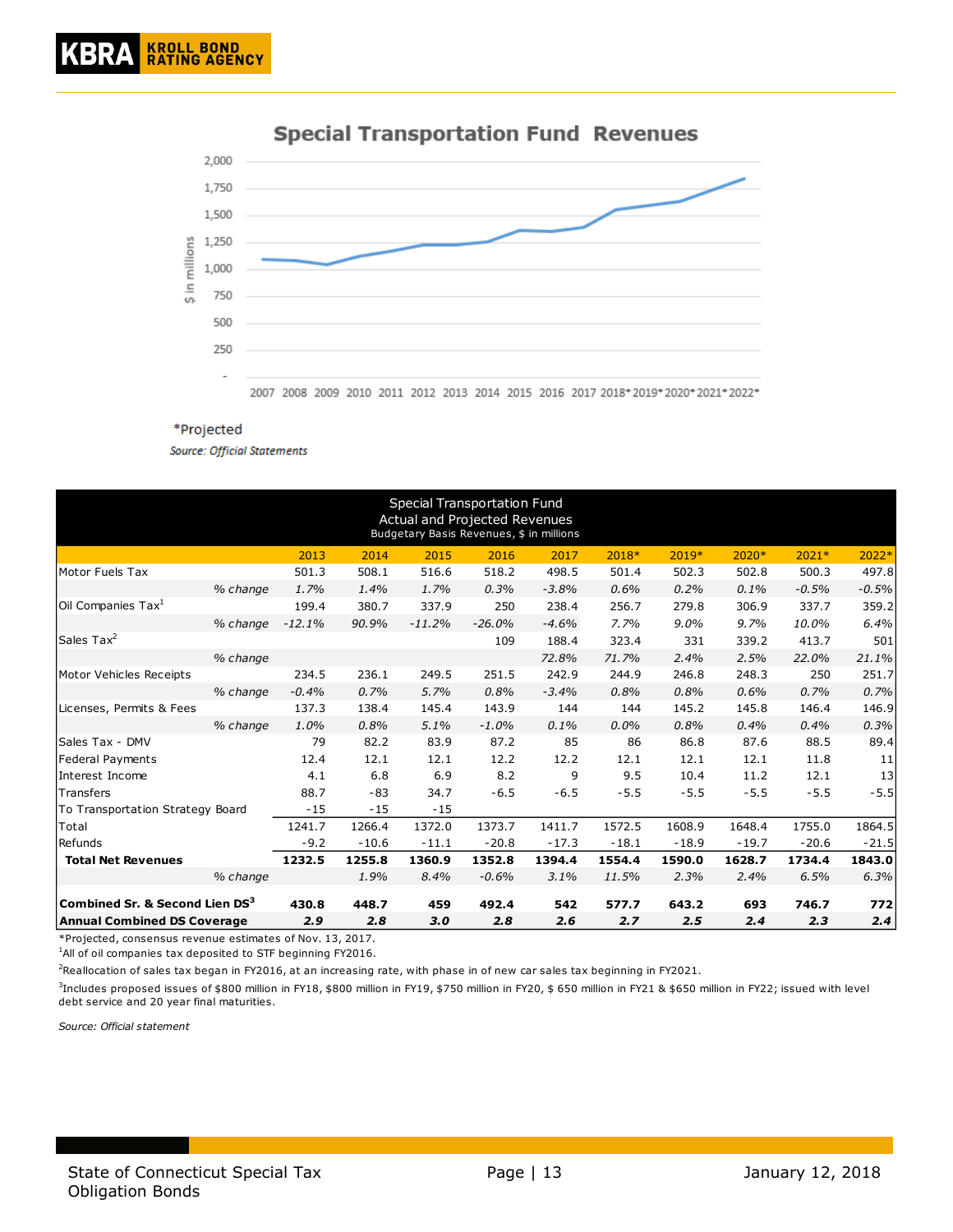#### <span id="page-13-0"></span>**Motor Fuels Tax**

The Motor Fuels Tax revenue consists of three taxes: the gasoline tax, the special fuels tax (includes diesel), and the motor carrier road tax. The gasoline tax is the dominant source of the motor fuel tax. The tax is levied on gallons sold, has limited fuel price exposure and thus does not experience extreme volatility from fuel price swings. Annual revenue growth since 2008 has averaged less than 1%, reflecting constrained consumption growth from both sluggish economic growth and the increasing efficiency of motor vehicles.

The gasoline tax rate is currently 25 cents/gallon and has been unchanged for over ten years. The diesel tax rate is set at a base rate of 29 cents per gallon plus a factor equal to the average wholesale price times the Oil Companies Tax rate. (The wholesale rate is as reported by the Oil Price Information Service weekly, from April 1 to March 31, for period prior to the rate effective date of July 1.)

Growth in the diesel tax rate had been a driver in Motor Fuel Tax revenue growth. Sizable declines in the diesel rate in 2011 and 2017 contributed to revenue dips in those years. Weekly diesel price data to date indicates a substantial increase in diesel prices, which will result in a rate increase in FY 2019.

| <b>Motor Vehicle Tax</b>  |      |      |  |  |  |  |  |
|---------------------------|------|------|--|--|--|--|--|
| Rate History, cents/gal   |      |      |  |  |  |  |  |
| <b>Gasoline</b><br>Diesel |      |      |  |  |  |  |  |
| <b>FY</b>                 | Rate | Rate |  |  |  |  |  |
| 2005                      | 25   | 26   |  |  |  |  |  |
| 2006                      | 25   | 26   |  |  |  |  |  |
| 2007                      | 25   | 26   |  |  |  |  |  |
| 2008                      | 25   | 37   |  |  |  |  |  |
| 2009                      | 25   | 43.4 |  |  |  |  |  |
| 2010                      | 25   | 45.1 |  |  |  |  |  |
| 2011                      | 25   | 39.6 |  |  |  |  |  |
| 2012                      | 25   | 46.2 |  |  |  |  |  |
| 2013                      | 25   | 51.2 |  |  |  |  |  |
| 2014                      | 25   | 54.9 |  |  |  |  |  |
| 2015                      | 25   | 54.5 |  |  |  |  |  |
| 2016                      | 25   | 50.3 |  |  |  |  |  |
| 2017                      | 25   | 41.7 |  |  |  |  |  |

*Sources: POS; Transportation Panel Report.*

The CT's Motor Fuels Tax is paid by distributors monthly to the STF, helping to provide a smooth fund cashflow for the STF.

## <span id="page-13-1"></span>**Oil Companies Tax**

The Oil Companies Tax revenue is a tax on the gross earnings from the sale of petroleum products, and thus is sensitive to volatility in gasoline prices. The State has frequently adjusted the oil companies tax rate; normalizing for rate changes, gross revenues declined 45% from FY 2013 through FY 2017 due to the decline in fuel prices. Over this period, the State increased the tax rate and the decline in actual total revenue collected for the 2013-2017 period was more moderate, but still down 36%.

The principal petroleum product subject to the tax is motor vehicle fuel, but the tax is also levied on aviation fuel, kerosene, diesel fuel, crude oil, and derivatives of petroleum such as paint, fertilizers and asphalt. The tax rate has been 8.1% since July 1, 2013. Since 2012, earnings on sales in excess of the \$3 per gallon is exempt from tax. State officials report the use of several metrics in forecasting revenues, including IHS Markit and the U.S. Energy Information Administration forecasts. State officials indicate that the \$3 tax cap is not projected to be a constraint over the forecast period. Oil companies tax revenue is projected to increase 7.7%

| Oil Companies Tax                 |                  |                    |  |  |  |  |  |
|-----------------------------------|------------------|--------------------|--|--|--|--|--|
| Gross Collections, \$ in millions |                  |                    |  |  |  |  |  |
| FY.                               | Rate <b>Rate</b> | <b>Collections</b> |  |  |  |  |  |
| 2005                              | 5.0%             | 179.0              |  |  |  |  |  |
| 2006                              | 5.8%             | 279.6              |  |  |  |  |  |
| 2007                              | 6.3%             | 309.4              |  |  |  |  |  |
| 2008                              | 7.0%             | 367.8              |  |  |  |  |  |
| 2009                              | 7.0%             | 267.8              |  |  |  |  |  |
| 2010                              | 7.0%             | 264.9              |  |  |  |  |  |
| 2011                              | 7.0%             | 334.5              |  |  |  |  |  |
| 2012                              | 7.0%             | 373.0              |  |  |  |  |  |
| 2013                              | 7.0%             | 374.9              |  |  |  |  |  |
| 2014                              | 8.1%             | 416.1              |  |  |  |  |  |
| 2015                              | 8.1%             | 337.9              |  |  |  |  |  |
| 2016                              | 8.1%             | 250.0              |  |  |  |  |  |
| 2017                              | 8.1%             | 238.4              |  |  |  |  |  |

in FY 2018, with annual growth increasing to 10% in 2021. The \$359.2 Sources: POS; Transportation Panel Report. million in oil companies tax revenue projected for FY 2022 is lower than FY 2014 actual total oil companies tax revenue of \$416.3 million.

The tax is paid quarterly. Beginning July 1, 2015, the Commissioner of Revenue Services deposited 100% of the tax revenues directly into the STF. Previously, statutes specified the amount of oil companies tax revenue to be transferred to the STF from the General Fund.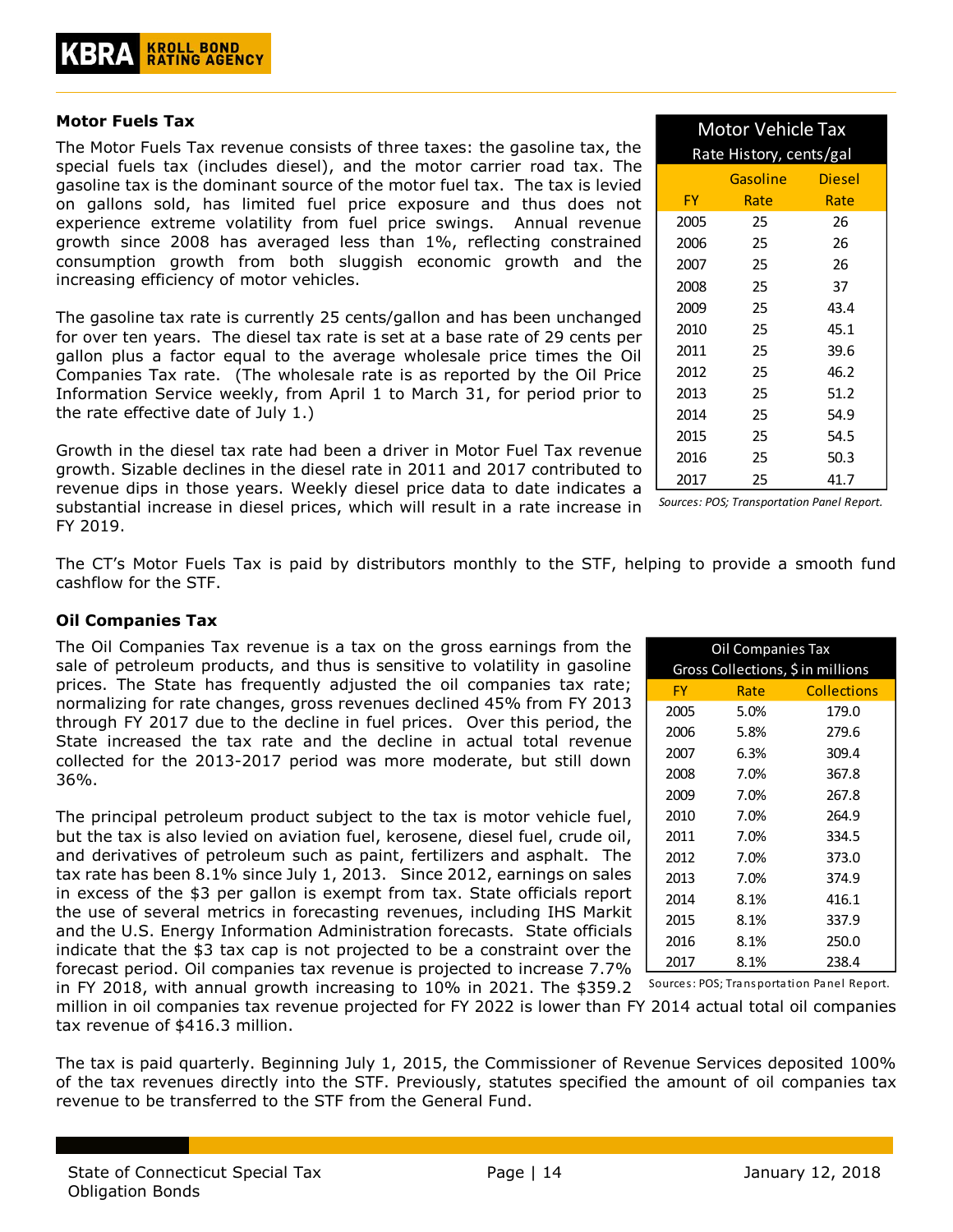## <span id="page-14-0"></span>**Motor Vehicle Receipts; Licenses, Permits and Fees**

The two categories of Motor Vehicle Receipts, and Licenses, Permits and Fees include approximately 25 different revenues from a basket of transportation related charges. The major revenue source is motor vehicle registration fees, accounting for approximately 50% of this basket's receipts. Per the Transportation Finance Panel Report published in 2016, many of these fees have not been increased since 1993. Overall, revenues from these combined categories have been relatively flat with growth under 1%, as the State has not periodically adjusted the rates to keep up with inflation. State officials state that changes in administrative and collection procedures at DMV are a factor in revenue increases of over 5% in Motor Vehicle Receipts and License, Permits and Fees in FY 2015 and a 3.4% decline in Motor Vehicle Receipts in FY 2017. Projections indicate average annual growth of .6%.

#### <span id="page-14-1"></span>**Sales Tax**

As part of the ongoing State transportation infrastructure initiative (Let's Go CT!), beginning in FY 2016, a specific portion of the State's general retail sales tax revenue was allocated as a new pledged revenue source. The State general retail sales tax rate is 6.35%, with a portion now deposited to the STF (see table below). The dedication of sales taxes to STF increases to .5% of total State sales tax revenues by 2018.

In 2017, as part of the Biennium Budget legislation, an additional sales tax revenue diversion to the STF was approved. Beginning FY 2021, sales tax revenues from dealer car sales to will be deposited to the STF, with a five-year phase-in, increasing 20% per year. The existing .5% allocation of total sales tax will be calculated net of the dealer car sales. Currently, only sales tax generated from "casual sales," or sales of automobiles between private individuals, is placed into the STF. State officials report that FY 2017 sales tax from car sales totaled \$360 million, based on this figure, a 20% phase-in would equate to approximately \$72 million growth in the first year of deposits to the STF.

| <b>Sales Tax Deposits to the STF</b> |                        |         |  |  |  |  |  |
|--------------------------------------|------------------------|---------|--|--|--|--|--|
|                                      | \$ in millions         |         |  |  |  |  |  |
| Fiscal Year <sup>2</sup>             | <b>Sales Tax</b>       |         |  |  |  |  |  |
| 2016                                 | 0.3                    | \$109.0 |  |  |  |  |  |
| 2017                                 | $0.3$ and $0.4$        | 188.4   |  |  |  |  |  |
| 2018                                 | 0.5                    | 323.4   |  |  |  |  |  |
| 2019                                 | 0.5                    | 331     |  |  |  |  |  |
| 2020                                 | 0.5                    | 339.2   |  |  |  |  |  |
| 2021                                 | .5% plus 20% car sales | 413.7   |  |  |  |  |  |
| 2022                                 | .5% plus 40% car sales | 501     |  |  |  |  |  |

 $1$ Beginning in 2021 car sales taxes are phased in.

 $^2$ Projected deposits for FYs 2018 - 2022.

*Source: Official Statement*

There are no local sales taxes levied in the State. The State collects sales tax revenues on a monthly, quarterly or annual basis, with the bulk of collections received monthly.

In FY 2016 and FY 2017, State budget stress led to delays in and reduction of allocated state retail sales tax revenues to the STF, as shown in the table below. The ongoing budget stress in the State's financial operations raise the possibility that sales tax allocations could be reduced in the future. Actions taken in FY 2016 and FY 2017 did not cause the State to breach the State's 2x debt service coverage covenant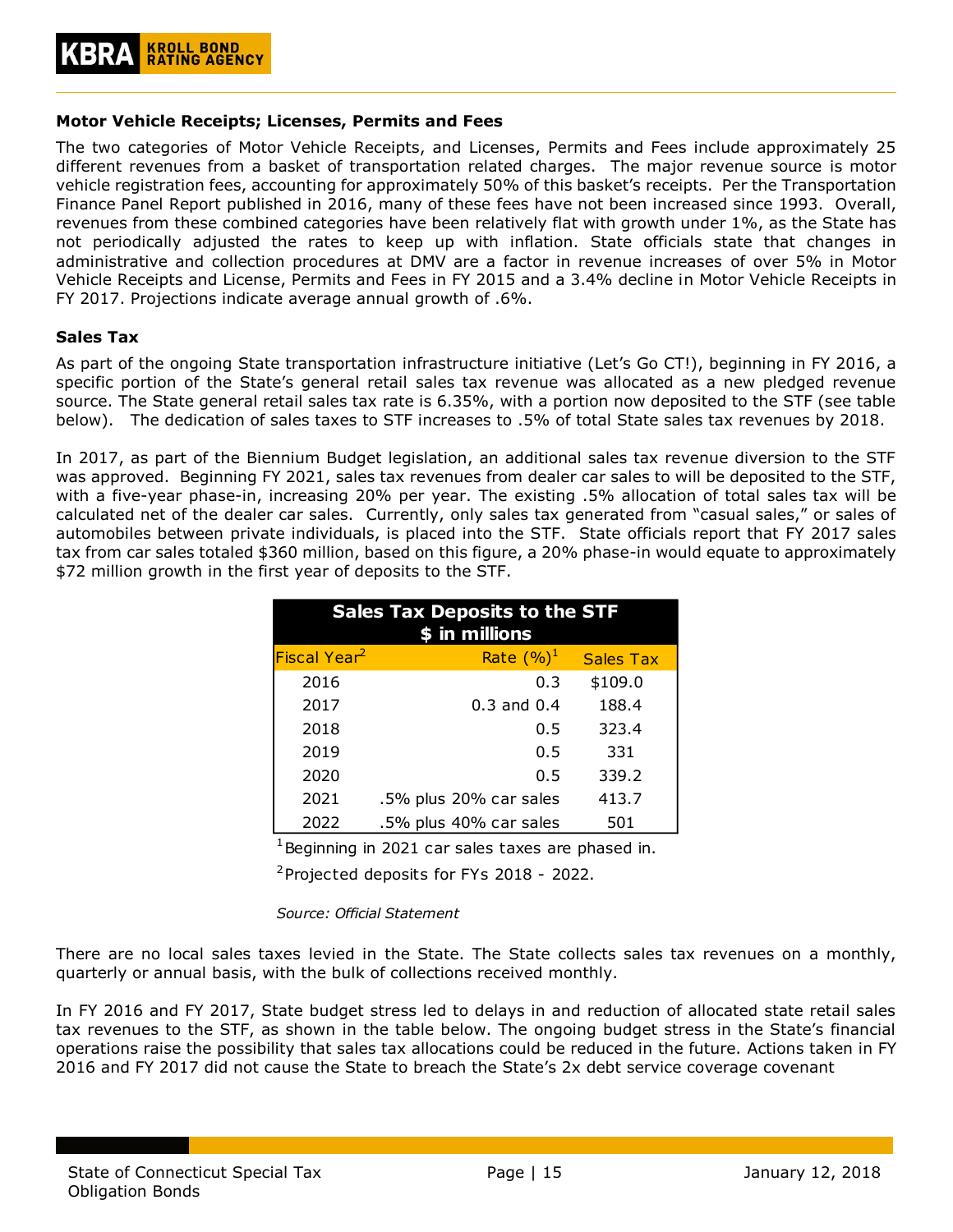| Significant Enacted Adjustments to STF Sales Tax |        |      |  |  |  |  |  |
|--------------------------------------------------|--------|------|--|--|--|--|--|
| (\$ In Millions)                                 |        |      |  |  |  |  |  |
|                                                  | 2016   | 2017 |  |  |  |  |  |
| 2015 December Special Session                    |        |      |  |  |  |  |  |
| Two Month Deposit Delay \$                       | (35.2) |      |  |  |  |  |  |
| 2016 Legislative Session                         |        |      |  |  |  |  |  |
| <b>Reduction in Deposit</b>                      |        |      |  |  |  |  |  |

Sales tax projections mirror State assumptions for the General Fund, and assume an economic growth rate of 1.2% in fiscal 2018, and 2.5% thereafter. Annual sales tax growth averaged 2.5% a year from 2013 through 2017, although the actual growth experienced in fiscal 2017 was a tepid 1.06%.

## <span id="page-15-0"></span>**Other Sources**

Other pledged revenue sources include federal payments, which are the cash subsidy payments related to the State's Build America Bonds, as well as a modest amount of interest income. No transfers in are expected, although modest statutory annual transfers out to the Emission Enterprise Fund are planned.

## <span id="page-15-1"></span>**STF Operations**

The Special Transportation Fund was established in June 1983 to account for the transportation related taxes, revenues and fees pledged for payment of special tax obligation bonds issued by the State and utilized as a source of funding for state transportation programs. The operations of the STF is included in the State CAFR as a major governmental fund. A separate financial report is also produced for the STF, showing each of its major funds. During the year OPM and the legislature's Office of Fiscal Analysis are required to issue consensus revenue estimates for a five-year period going forward on January 15, April 30 and November 10 of each year.

Pledged revenues constitute the major revenue sources of the STF. Due to budgetary changes at the federal level, the State is not expecting to receive further funding as operating assistance grants from the FTA, which were previously credited as pledged revenues into the STF.

Pledged revenues credited to the STF are first used to pay debt service on Special Tax Obligation Bonds, and then, subject to annual appropriation, used to pay debt service on State general obligation bonds issued for transportation purpose. After payment of debt service, all revenues are used to fund operating and capital costs of the State's transportation system, specifically the operation of the State Department of Transportation (DOT) and the State Department of Motor Vehicles (DMV).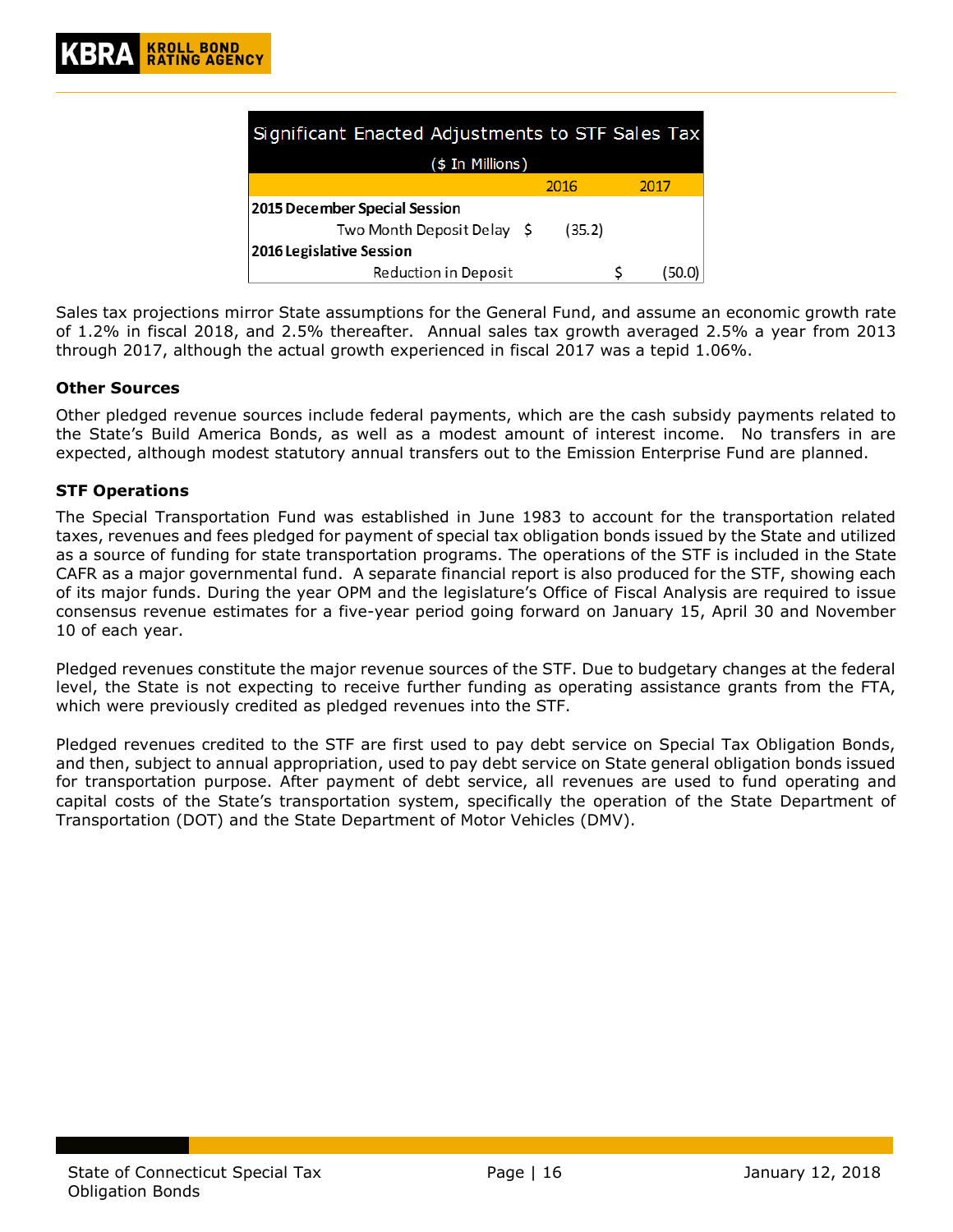

Source: State Comptroller's September 29, 2017 Report

The State's Infrastructure Program began in 1984. The Program funds maintenance and improvement projects for the State's highways and local roads, bridges, transit (including bus and rail projects) and aviation improvements. The major sources of funding for the Infrastructure Program has been federal funding, followed by Special Tax Obligation Bonds and State appropriations. In 2015, Governor Malloy launched a 30-year plan for modernizing and upgrading the State's transportation infrastructure called Let's Go CT! as part of the ongoing Infrastructure Program. Approximately \$2.8 billion of authorization was planned through 2020 for the first phase of this initiative. The Let's Go CT! initiative is the major driving force behind the State's increased issuance of State Special Tax Obligations going forward.

In 2015, in conjunction with the announcement of the" Let's Go CT!" initiative, the Governor established a Transportation Finance Panel charged with exploring funding options and making recommendations on implementation of the "Let's Go CT!" program. The Panel released its final report in January 2016, recommending, among other things, increases to pledged revenues and electronic tolling on state and interstate highways to support the initiative. Over the years, a number of factors have impacted financial condition of the STF including increased fuel efficiency in motor vehicles, volatility in oil prices over the last several years, actions taken by the General Assembly and increased debt service obligations due to increased issuance since 2015. The General Assembly has taken action to raise STF revenues since 2015 by dedicating up to .5% of state sales tax to the STF and dedicating sales tax on dealer car sales, starting in 2021, to the STF, however significant additional revenue is needed. Absent additional revenues, the State DOT is projecting a reduction in the capital program over the next five years, as well as significant scaling back of highway, rail and bus services and increases in transit fares. Assuming these adjustments and no additional sources of revenue, the balance in the STF is projected to be in deficit by fiscal year end 2020.

<span id="page-16-0"></span>Based on the forgoing, KBRA views the revenue analysis determinant as being consistent with an A+ rating.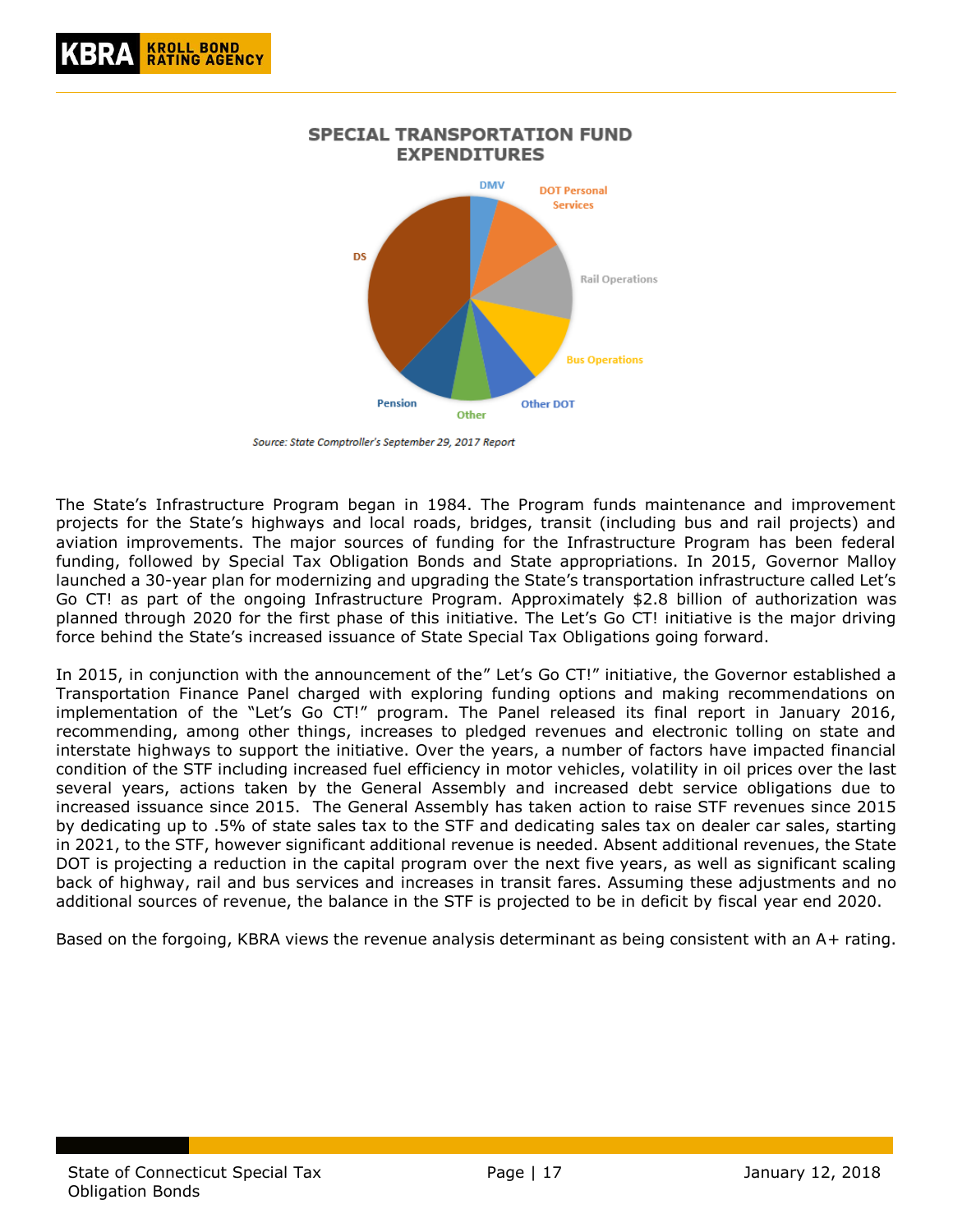## **Rating Determinant 5: Coverage and Bond Structure**

KBRA views debt service coverage on combined Senior Bonds and Second Lien Bonds as strong based on MADS coverage from actual FY 2017 pledged revenues of 2.4x, which KBRA considers to be very strong. MADS occurs in 2019 and includes debt service on outstanding Senior and Second Lien Bonds as of January 1, 2018, and the current issuance of \$800 million of 2018 Series A Bonds. Current combined debt service coverage in 2017 from FY 2017 pledged revenues is 2.6x.

Through FY 2022, pledged revenue projections are based on the November 2017 consensus revenue estimates and annual debt service projections based on future issuance plans discussed below. Annual debt service coverage is projected to be 2.3x or higher in FY 2018 through FY 2022, which KBRA considers to be very strong. While KBRA recognizes the need for additional funding for the STF to continue funding the State's Let's Go CT! transportation initiative and other needs, it is KBRA's view that debt service coverage will continue to be strong given that pledged revenues after payment of STO obligations is needed to fund the operating cost of the State's transportation system, including State Department of Transportation (DOT) and State Department of Motor Vehicles (DMV) operations.

Issuance of Special Tax Obligation Bonds has increased since 2015 when Governor Malloy launched the Let's Go CT! transportation initiative to modernize and upgrade the State's transportation infrastructure. Since 2015, the amount of Special Tax Obligation Bonds issued annually has increased from \$600 million to \$800 million in FY 2017. Based on the Official Statement for this issuance, projected issuance for the next several years is as follow: \$800 million in FY 2018, \$800 million in FY 2019 \$750 million in FY 2020, \$650 million in FY 2021 and \$650 million in FY 2022.

All outstanding STO Bonds are fixed rate and the State has stated that it currently has no intention of issuing variable rate debt. Based on the current amortization schedule for the Special Tax Obligation Bonds (which includes the January 2018 issuance of \$800 million), combined Senior and Second Lien debt service declines after FY 2019.

Given that KBRA views some sources of pledged revenues as being subject to certain risks, we have developed a stress scenario to assess the impact of potential declines in certain pledged revenues on debt service coverage in FY 2018 through FY 2022 The KBRA stress scenario assumes a decline of 50% in the level of the general retail sales tax allocations to the STF through FY 2022. We have also assumed, based on uncertainty in oil prices, that growth in the oil companies tax is flat through 2022. Based on the KBRA stress scenario, projected annual debt service coverage on combined debt service for both Senior and Second Lien Bonds declines from 2.6x in 2018 to 1.9x in 2022, which KBRA still considers to be strong.

Based on the foregoing, KBRA views the Coverage and Bond Structure Framework for the issuance of the State of Connecticut's Special Tax Obligation Bonds as being consistent with a AA+ rating for this determinant.

## <span id="page-17-0"></span>**Conclusion**

KBRA has assigned a long-term rating of AA+ with a Stable Outlook to the State of Connecticut Special Tax Obligation Bonds Transportation Infrastructure Purposes, 2018 Series A, outstanding Special Tax Obligation Bonds and outstanding Second Lien Special Tax Obligation Bonds.